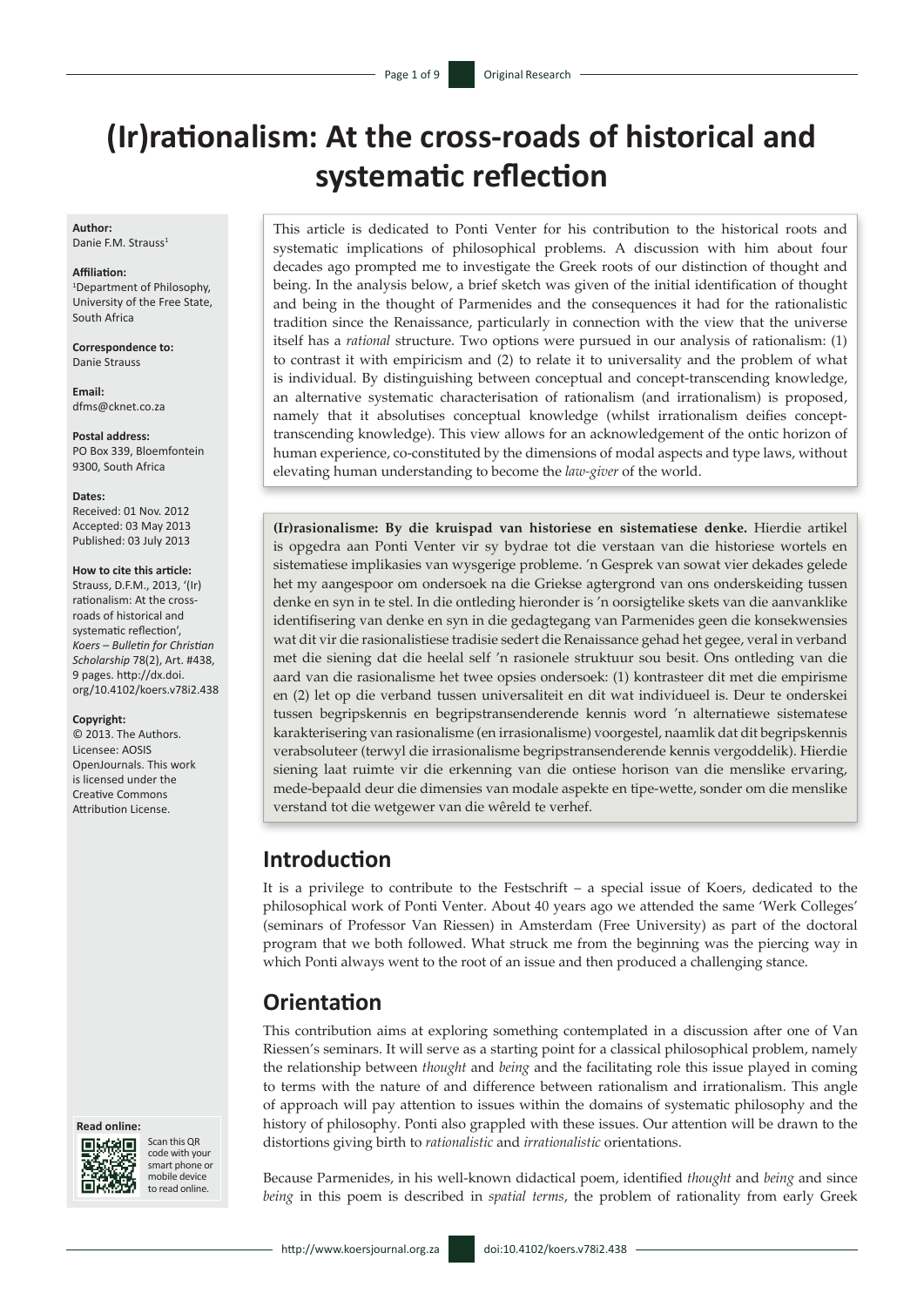philosophy onwards was related to reflections on the nature of *space*. As an alternative to 'continuous extension' Ponti proposed the idea of 'position' ('place'). The immediate effect of this conversation was that it prompted me to return to the sources of Western philosophy, namely to the early Greek philosophers.

The general habit of saying that rationalism is an absolutisation of (human) reason is not very illuminating, because the term 'reason' is not explained. What is reason? And what is rationality? Bernays introduced a meaningful consideration when he claimed that the crucial feature of rationality is found in the *conceptual element* (Bernays 1974:601). This remark opens up the possibility to account for the nature of concept formation, which, in turn will lead us on the path to a number of related concerns.

It will turn out that concepts are dependent upon distinguishing and identifying *universal* features. Universality, however, is nowhere encountered 'on its own', for it is always accompanied by what is individual. Yet, if concepts are constituted by universality, then it is evident that the individual side of entities – normally captured in the article 'this' – exceeds the grasp of concepts. The awareness of *this chair* (its individual side) unbreakably belongs to the *being a chair* (universal side) of this chair. Since Aristotle, the dominant legacy in Western thought holds that knowledge coincides with conceptual knowledge, which implies that what is individual cannot be *known*.

The mistaken restriction of knowledge to conceptual knowledge may be seen as a key characteristic of *rationalism*. Once this content is given to the term rationalism, the natural question of how knowledge is restricted to what is individual should be designated. It will be argued that this is just the other side of the rationalistic coin, because one can define irrationalism as an over-estimation of knowing what is individual and unique. The contrast between universality and what is individual implicitly explores key features of the aspects of number and space, for what is unique and individual highlights the quantitative intuition of *being distinct*. Within every multiplicity discrete individuals are discernible. Likewise, the awareness of *universality* rests on our intuition of space ('place' in the above-mentioned conversation between Ponti and myself), in the specified form of *all places*, *everywhere*. These distinctions will also appear to be significant for comprehending the elevation of human (conceptual) understanding to be the (formal) law-giver of nature (Immanuel Kant). The law conformity of entities is simply the correlate of the universality of laws for the existence of (natural and social) entities. It will therefore also be argued that order and orderliness (both *universal traits*) are not themselves rational, although they are *intelligible*. Historicism relativised universality with its focus on the unique and unrepeatable, thus simply advancing what we shall identify as an irrationalistic alternative to the dominant rationalism of the Enlightenment.

Against this background a few systematic considerations will be introduced, centred in the distinction between two kinds of knowledge: *conceptual knowledge* and *concept-transcending knowledge*. Proceeding from a non-reductionist ontology this alternative will attempt to rescue the soundness of these two kinds of knowledge and thus contribute to a more articulated understanding of both rationalism and irrationalism. The aim is thus to arrive at a non-distortive and non-reductionistic ontology.

We proceed now by first looking at some of the Greek roots of the problem of (ir)rationalism. This will provide us with background knowledge for the argument that space does play a key role in concept formation as well as in the definition of rationalism. Without an awareness of space, universality (at all places, wherever, everywhere) will not be understandable.

### **Space (place), multiplicity and movement**

Parmenides, the Greek Eleatic philosopher, focused his philosophical reflections on (static) *being* and *thinking*. Regarding *being* he held the view that a thing *is* its place. The property 'place' is only applicable to a (material) *body* and when a body is absent there is no *subject* to which the feature 'place' can be attributed.

This explains why Greek (nature) philosophy did not acknowledge an *empty space* – if the body, which is supposed to be identical to its place, is not present, then it is plain that there simply is *no place* (equal to *no body*). What developed here was a *metaphysics of spatial place*, identified by Parmenides with *thinking*: 'for thinking and being is the same' (Diels & Kranz 1959–1960, B Fragment 3). In the second Fragment it is asserted that what is *is* and that non-being *is not*. The space metaphysics in the thought of Parmenides acquired a fuller content when *being* is described as *unborn* and *immutable*, for in the *now* it is together present as a whole, as *one*, and as something *coherent* (*continuous*) (Diels & Kranz 1959–1960, B Fragm. 8:3–8). The remarkable fact is that although *being* is characterised as a *coherent whole*, its *unity*, which is fully homogenous, cannot be *divided* (Diels & Kranz 1959–1960, B Fragm. 8:23). Parmenides explored this space metaphysics in his attack both on *multiplicity* and on *movement*.

Yet it was Zeno, a member of the school of Parmenides, who first realised that *wholeness* (being a *totality*) can be divided and in fact entails the feature of an *infinite divisibility* (see Diels & Kranz 1959–1960, B Fragm. 3). The two parts of this Fragment both proceed from the assumption that *there is a multiplicity*, but they reach opposite conclusions.

Aristotle explains discreteness in terms of things in succession such that 'there is nothing of their own kind intermediate between them'. That 'which is intermediate between points is always a line' (*Phys*. 231 b 7–10 in Aristotle 2001:316). A line is therefore constituted by the pattern of point-linepoint-line-point-line …. From this Aristotle concludes that a *continuous whole* is infinitely divisible: 'Moreover, it is plain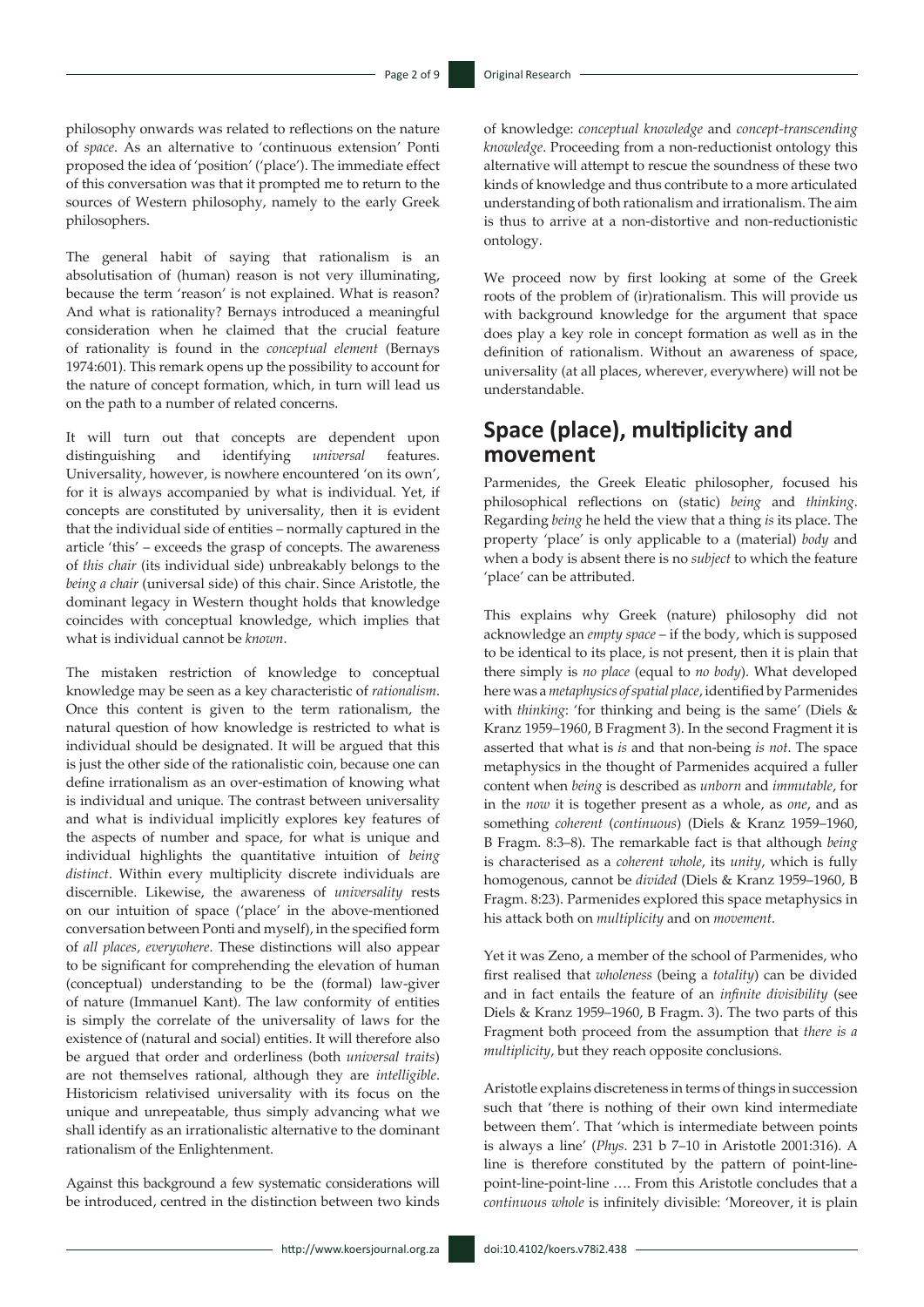that everything continuous is divisible into divisibles that are infinitely divisible' (*Phys*. 231 b 15–18 in Aristotle 2001:316).

In the first case there must be as many things as there are, in which case their number is *limited*, and in the second case there are always others in between such that the number of existing things is *unlimited*. Fränkel is justified in using the *whole-parts relation* to explain what is here at stake (Fränkel 1968:425ff): if one starts from the (multiple but limited number of) *parts* and then proceeds to the *whole* that is constituted by this limited number of parts, then they add up to the *whole*. But if the different parts are further divided, this process of division can proceed indefinitely, and then the multiplicity is *unlimited*. 1

### **Reason and reality**

Throughout the history of philosophy and also within the various academic disciplines the dominant theoretical frameworks – since Thomas Kuhn, preferably designated as *paradigms* – struggled to articulate their respective understandings of the unity and diversity of reality. The word 'reality' is related to the Latin term for a *thing* (*res*). One of the misleading consequences of this connection is that *existence* is sometimes only ascribed to concrete entities (things). Whatever else there may be does not truly 'exist'. This approach surfaced in particular during and after the Renaissance: just compare the representative conviction of Descartes, who holds that number and all universals are *modes of thought* (*Principles of Philosophy*, Part I, LVII in Descartes 1965:187). Descartes does acknowledge certain attributes as existing within things, whilst at the same time reifying certain aspects to substances, namely his wellknown *res extensa* and *res cogitans* (*extended substance* and *thinking substance*).

Whilst the substance concept largely dominated ancient Greek and Medieval philosophy, the rise and development of the modern natural sciences shifted focus towards functional relationships between things. Naturally this was enhanced by the mathematical formulation of natural laws and lawconforming relations, which even prompted scholars to think that the universe itself has a *rational structure*.

Van Huyssteen refers to Davies who believes that the 'true miracle of nature' is found 'in the ingenious and unswerving lawfulness of the cosmos' (Van Huyssteen 1998:66). Van Huyssteen accepts this view by declaring: 'What is astounding, however, is to what a great extent our world is truly rational, that is, in conformity with human reason (p. 68). Three pages further he elaborates on this view:

It is indeed fascinating to see, precisely through the fact that the rational nature of our universe is reflected in its basic mathematical structure, that Davies ultimately comes to the point where he has to acknowledge the limits of this reasonableness. (Van Huyssteen 1998:71)

The crucial point in this stance is given in the idea that *our world is truly rational* in the sense that it is *in conformity with human reason*. To be *in conformity with human reason* presupposes that human reason acquired the status of being a law for the world which is *conforming* to this law. This view asserts that human understanding actually operates as a law (-giver) for the world. Although Van Huyssteen formulated this conviction within the context of his postmodern orientation, it is actually derived from the *rationalistic* tradition since the Renaissance – the line of Descartes, Hobbes up to Kant. The nominalistic denial of universality outside the human mind caused Descartes to hold that number and all universals are *modes of thought* (*Principles of Philosophy*, Part I, LVII inDescartes 1965:187). Kant defended the radical view that *human understanding is the law-giver of nature*, whilst it was already within the thought of Hobbes that the new (modern) motive of *logical creation* surfaced. Let us explain this in more detail.

The thought experiment conducted by Galileo eventually contributed to Kant's idea that human understanding is the formal law-giver of nature. In 1638 he imagined a body in motion on a path extended into infinity. According to him – and this argument constitutes his law of inertia – such a body will *continue* its movement if nothing hampers it. This prompted Immanuel Kant to contemplate the question: how is it possible that one can produce a thought experiment merely proceeding from the spontaneous subjectivity of human thought and then deduce from it a natural law and apply it to moving bodies? Does this experiment entail that human knowledge serves as the law-giver of nature and that our understanding contains structural features preceding our experience?

This is what traditionally was designated as what is *a priori* to experience, that is, what precedes experience. Kant did not hesitate to affirm the claim that there are *a priori* elements of human understanding making possible our knowledge of reality.

The position assumed by Kant is an attempt to reconcile the extremes of assigning priority to human thinking or assigning it to sensory experience. An important element in the tradition of *rationalism* is found in the conviction that there are cognitions that are not derived from the senses since they find their origin purely within conceptual human understanding. Traditionally the basic opposition was between *rationalism* and *empiricism*, where the latter gave priority to our experience.<sup>2</sup> By implementing the classical opposition between *form* and *matter* (content) Kant delivered the *matter* of human sensibility to a multiplicity of (individual) chaotic impressions (thus accommodating the empiricist tradition of Locke, Berkeley and Hume and continuing the nominalistic stripping of reality from its universal order and law-conforming orderliness), whilst at the same time postulating that the *formal side* represents something

<sup>1.</sup>Bertrand Russell concedes: 'The relation of whole and part is, it would seem, an indefinable and ultimate relation' (Russell1956:138).

<sup>2.</sup>Ponti Venter often refers to both rationalism and irrationalism and his writings evince the consistent interplay of historical and systematic considerations (see, for example, Venter, 1995, 1999, 2002, 2012).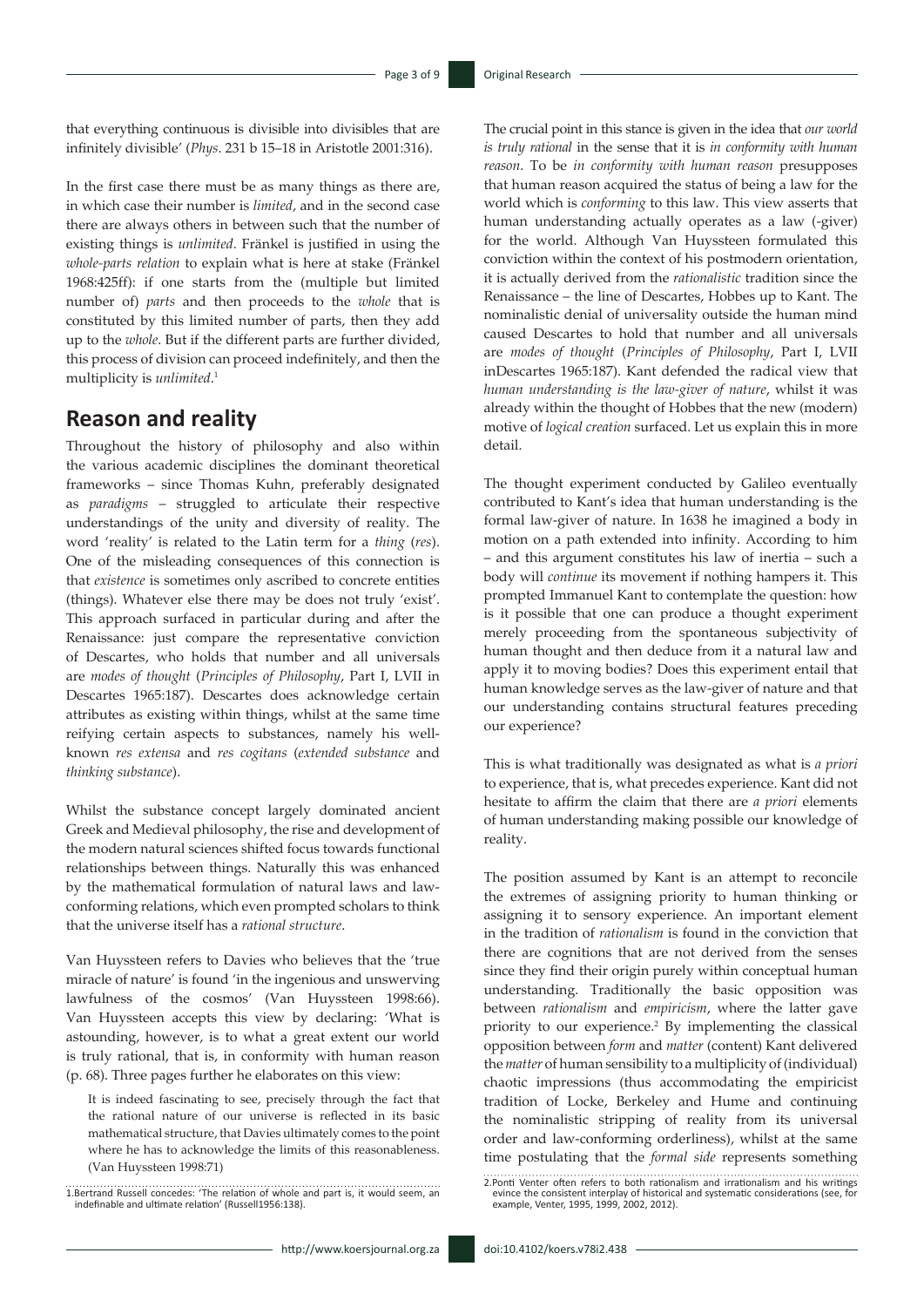supra-empirical. This applies first of all to what Kant called the forms of intuition (*time* and *space*) and secondly to the 12 categories of human understanding distinguished by Kant. His view that human understanding creates its laws (*a priori*) not out of nature, but prescribes them to nature (Kant 1961:320;  $\S 36$ )<sup>3</sup> explains why it is still alleged that the world has a *rational* structure. Because this view elevates the human subject to the level of law-giver it is also designated as *subjectivistic*. However, such a view appears to contain an untenable circularity, aptly captured by Roy Clouser: 'Unless there were already laws governing the mind that were not its creations, what would explain the uniformity of the ways the mind imposes laws on experience?' (Clouser 2005:368).

In post-Kantian freedom idealism Fichte, Schelling and Hegel elaborated the rationalistic element by ascribing to human thought the capacity to conceptually bring forth the content of the world independent of experience. According to Hegel the *idea* is the unity of concept and reality (Hegel 1949:239).4 This position once more evinces the perennial philosophical problem of *thought* and *being*. Cassirer remarks that it appears as if the circle of philosophical contemplation found its closure and reached its aim in identifying reality and reason: 'Hegel believed that this is the point where his "Wissenschaft der Logik" is positioned' (Cassirer 1957:10).

## **Understanding rationalism: Two options**

#### **Option 1**

The *one option* is to juxtapose *thought* and *experience* (thinking and sensing) – when the former acquires priority it is designated as *rationalistic* and when the latter is given priority it is known as *empiricistic*. Windelband mentions Hobbes (*De corpore*, Ch. 6), who accepted the methodological orientation of Galileo, as being a *rationalistic* in opposition to the *empiricism* of Bacon (Windelband 1935:327, note 1). This opposition may also be explained with reference to the alternative views of Descartes and Hume. In a typical rationalist mode of thought Descartes holds: 'At all events it is certain that I seem to see light, hear a noise, and feel heat; this cannot be false, and this is what in me is properly called perceiving (*sentire*), which *is nothing else than thinking*'(*Meditation* II; Descartes 1965:90, my italics). The contrasting view of Hume is: 'To hate, to love, to think, to feel, to see; all this is nothing but to perceive' (Hume 1962:113). Either sensing is reduced to *thinking* or thinking (and everything else) is reduced to *sensing*.

Although Greek philosophy already gave prominence to reason (*nous*) the term *rationalism* was not employed yet. Anaxagoras characterised the eternal and immaterial form origin of the world as the *Nous*, which has all knowledge and the greatest power. It is not determined by any limits and it is not mixed with germs of matter because it is self-sufficient (Diels & Kranz 1959–1960, B Fragment 6, 11, 12, 14). Later on, when Plato compared the good with the sun, it becomes clear that the *ontic forms* (*eidè*) owe their existence, being and knowability to the *idea of the good*. Viewed in coherence with the nature of the divine workman of *Timaeus* the idea of the good (*agathon*) has its seat in the *divine demiurg* (work master/ craftsman). The active operation of the *nous* with its focus on ordering is portrayed by Jäger as focused on the relation of the *nous* to the *agathon*. This illustrates the influence of Anaxagoras (and Socrates, *nous* and *dynamics*): through the primordial design of the *idea tou agathou* the *workman*, as the *divine nous*, is the origin of the *eidè*, and therefore the *formgiver* of the world of the senses (see Jäger 1967:106ff).5

Thomas Aquinas held that the *unity* of ideas cannot be obtained by assuming just one idea in God. Rather, he holds, the multiplicity of ideas is constituted in such a way that the *Divine Mind*, as *first form*, observes the multiple possible ways according to which it can be copied (*Questiones Disputate de Veritate*, III, 2 in MacKenna 1956).

The first time the word 'rationalist' (*rationaliste*) was explicitly used was apparently in 1539 when it was already employed in opposition to experience (the empirical: *empirique*). A *rationalist* was seen as a person who assigned a greater value to pure thought than to experience. For some time, since the beginning of the 17th century, the term *rationalism* acquired a more specific theological meaning. An English source from the year 1646 mentions the *rationalists* as a new sect within the sphere of the *Presbyterians* and *Independents* whose adherents accepted their own reason as their point of departure (Böhling 1992:45).

At the time when the term *rationalism* was liberated from its theological use, it opened the way to describe the great philosophical systems of the 17th and 18th centuries. Simultaneously, atheists and those liberated in their thought introduced the term *rationalism* during the 19th century as a slogan against the superstition of traditional religions, whilst believing that they had reason and science on their side. Historians now also extrapolate the meaning of this term by generalising it mainly into the epoch of the *Enlightenment*. Rationalism combines the key elements of the *Enlightenment*, such as its criticism of understanding, its optimism and its faith in progress (Böhling 1992:46; see also Lecky 1910).

Perhaps this insight may help us also to understand why Habermas, in his desire to make an ongoing plea for the dignity of rationality as it is embedded in communicative action, does not really want to transcend this essential trait of modernity, although he is willing to let go of the optimistic utilitarian spirit that marked its emergence in the period of *Enlightenment*:

<sup>3.</sup> Cassirer explains this view of Kant with reference to the following statement of the latter: 'das wir "von den Dingen nur das a priori erkennen, was wir selbst in ihr legen" [concerning things we can only know a priori

<sup>4.</sup>Hegel phrases it also as follows: 'Idea is the unity of concept and reality, the realized concept as such' (Hegel 1931:155).

<sup>5.</sup>In his negative theological approach Plotinus feared that the word *demiurg* may introduce multiplicity into the absolute One (first *hypostosis*). As a result he rather applies the term *demiurg* as designation of the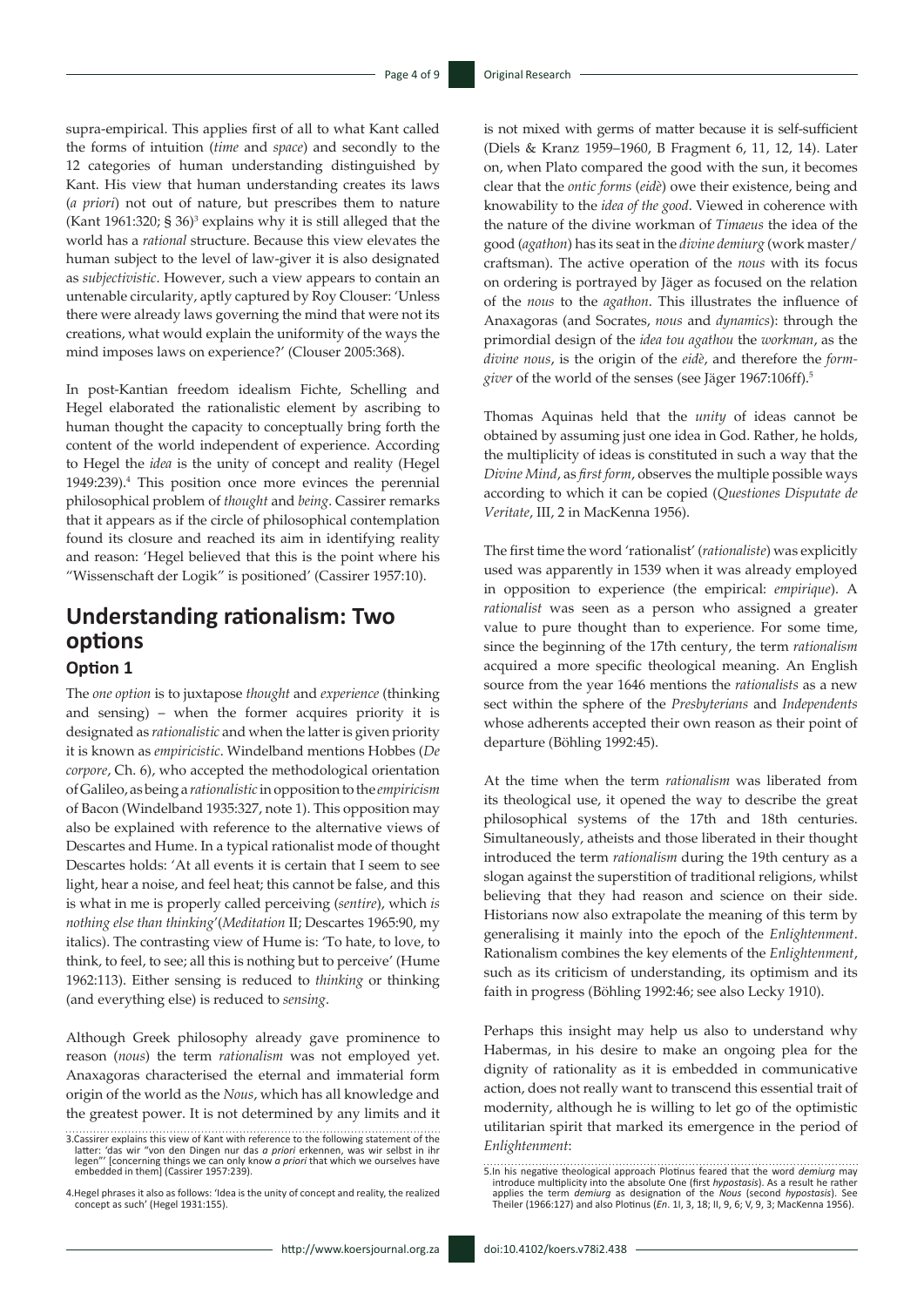The concept of modernity no longer comes with a promise of happiness. But despite all the talk of postmodernity, there are no visible rational alternatives of this form of life. What else is left for us, then, but at least to search out practical improvements within this form of life? (Habermas 1994:107).

Earlier in the 20th century we find a remarkable trust in human rationality. After Heidegger moved beyond the rationalism of Husserl, the latter experienced it with a sense of hopelessness positioned by him within the broader context of a crisis of Europe and of the academic disciplines. According to him this crisis is rooted in a *misguided rationalism* ('*einem sich verirrenden Rationalismus*'):

In order to comprehend what is wrong in the present crisis the concept Europe once again has to be viewed by means of the historical directedness towards the infinite aims of reason; it must be demonstrated how the European world was borne from reason-ideas, that is, out of the spirit of philosophy. The crisis will then clearly emerge as the apparent failure of rationalism. The basis of this failure of a rational culture, however, … is not inherent to rationalism, since it is only found in its externalization, in its decay into *naturalism* and *objectivism*. The crisis of European existence provides only two options: the decline of Europe in the alienation from its own rational existential meaning, the decay into an animosity towards the spiritual and a lapse into barbarism, or the rebirth of European existence through the spirit of philosophy, particularly through a heroism of reason that will consistently triumph over naturalism. (Husserl 1954:347–348)

#### **Option 2**

The position of Husserl points in the direction of the *other option* open to an understanding of rationalism, which surfaces when we consider the connection between understanding and the difference between what is *universal* and what is *individual*. The problem of what is universal relates to the nature of *concepts*, for our argument is that concepts are bound to universal features. Yet in our everyday experience we always find universality and what is individual side by side (*this* horse is *a* horse). Since we do have knowledge of what is individual (we know ourselves in our uniqueness), the restriction of knowledge to conceptual knowledge is clearly problematic. The historically significant lines of development outlined below will elucidate this issue.

Traditionally, reason is said to be focused on the universal scope of *conceptual* knowledge. Already Aristotle had to switch from his purely individual *proten ousian* (primary substance) to the *secondary substance*, namely the *universal substantial form* of individual entities. By tradition, concepts are believed to be 'blind' to what is individual, explaining why Aristotle holds that knowledge is only possible of the *universal essence* of things, the just-mentioned secondary substance, the *to ti en einai* (*De Anima*, 412 b 16; cf. 414 a 9–11 in Aristotle 2001). Nicolai Hartmann nonetheless points out that Aristotle does not have a *concept* of a concept (Hartmann 1957:101). As general *form knowledge*, true knowledge cannot be obtained from matter. In his *Metaphysics*, Aristotle first eliminates all determinations of being and then concludes that matter as such is *unknowable*. He explains that when it comes to (individual) 'concrete thing[s]', 'of these there is

no definition'. Whatever is known 'are always stated and recognized by means of the universal formula [secondary substance]. But matter is unknowable in itself' (*Metaph*. 1036 a 1–10 in Aristotle 2001:799). Aristotle therefore ultimately holds that knowledge is restricted to conceptual knowledge, made possible by what is *universal*.

Cysarz points out that under the influence of Xenocrates an early goal of Aristotle was to accept an individual substrate, a 'próte usía' which could be neither *defined* nor *mathematically proven*. It is precisely that which every child but no computer achieves: distinguish a rabbit from a dog. For this reason, so he concludes, a pure science of *what is individual* is impossible (Cysarz 1983:12–13).

Medieval Scholasticism continued this view by assigning universality to the human mind or intellect and what is individual to what could be sensed. What is individual is considered to be inexpressible (*omne individuum est ineffabile*). A well-known South African philosopher captures this legacy in a work on logic and epistemology and highlights the 'individual delimitation' (De Vleeschauwer 1952:213). Regarding what is individual, he holds that our intellectual capacities must fail because 'knowledge of what is individual is simply impossible' (according to De Vleeschauwer, philosophy had clarity about this issue since its inception, De Vleeschauwer 1952:213).

Within the development of modern philosophy one may see the 18th century, the era of *Enlightenment*, as a period in which conceptual rationalism dominated the scene. It echoes the new spirit of rational criticism, exemplified in what Kant said in the *Foreword* to the first edition (1781) of his *Critique of Pure Reason*:

Our age is, in every sense of the word, the age of criticism and everything must submit to it. Religion, on the strength of its sanctity, and law on the strength of its majesty, try to withdraw themselves from it; but by doing so they arouse just suspicions, and cannot claim that sincere respect which reason pays to those only who have been able to stand its free and open examination. (Kant 1961:21)

The rise of *historicism* during the transition from the 18th to the 19th century made possible a new appreciation of what is unique, individual and contingent as an attempt to escape from the grip of conceptual knowledge and its entailed universality. In the *Third Part* of the *Fourth Volume* of his work on the problem of knowledge within philosophy and the modern sciences, Ernst Cassirer dedicates the first chapter to the emergence of historicism and the second one to the ideas of B.G. Niebuhr, Leopold von Ranke and Wilhelm von Humboldt (see Cassirer 1957:225ff, 233ff). Cysarz characterises the 19th century as the era of *individuality* (Cysarz 1983:16). He could have added the issue of continuous change, with reference to Darwin's theory of evolution.

During the 19th century, the tension between the general nature of concepts and what is uniquely historical could not be reconciled. Habermas mentions that, analogous to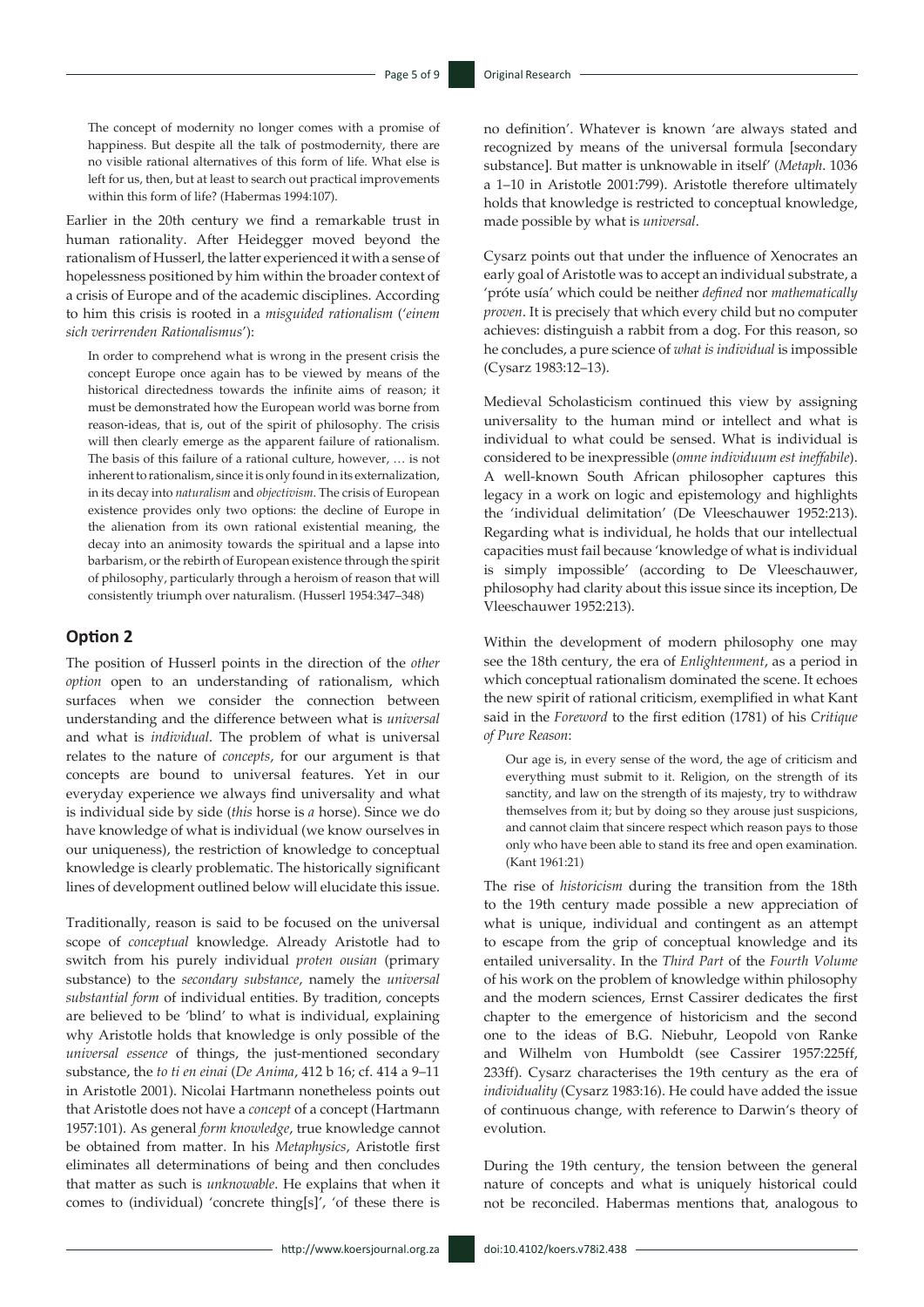Peirce, Dilthey also struggled with the relationship between universality and what is individual (see Habermas 1970:200– 201). He explains that *hermeneutical understanding* must grasp an inexpressible *individual* meaning in categories that are unavoidably general (Habermas 1970:201).<sup>6</sup>

Yet, as Cysarz correctly remarks, every (professional) practice must proceed in an *individual* manner. What is healed in medical praxis is not illness, but the individual sick person, even though this cannot happen outside the matrix of general norms (standards) (Cysarz 1983:13). This remark highlights an important fact, namely that whatever is universal is always accompanied by what is individual and vice versa. An individual sick person shows, in its being sick, that it shares in the universal feature of sickness. A succinct way to capture this situation is to say that *this sick person* (individual side) has *an illness* (universal side). Clearly, sickness, even in its abnormality, displays universal abnormal traits. Disorderliness depends like a parasite on what is normal.

### **The challenge facing a systematic account of** *rationalism*

Our preceding analysis made it clear that an account of the nature of an *ism* such as *rationalism* cannot avoid taking into account the relevant historical perspectives. In pursuing this avenue particular distinctions emerged, such as that between the 'rational' and the 'empirical'. Poser (1998) relates this distinction to the difference between Descartes and Leibniz in his discussion of what he calls the 'rationalistic ideal of science'. Leibniz criticised Descartes by introducing his concept of a *scientia generalis* (*general science*). However, he articulated a distinction between *necessary truths of reason* and *contingent truths of fact* (Leibniz 1976:646; *Monadology*, 33ff). A similar distinction is found in the thought of Locke, namely that between *empirical factual knowledge* and knowledge of the *necessary eternal relations between ideas* (Locke 1964:324– 326; IV, i, 9), as well as his introduction of *intuition* as the foundation of exact scientific knowledge (for instance in the demonstrations in mathematics, cf. Locke 1964:330–331; IV, ii, 14–15). This distinction contradicts his empiricist orientation because with the aid of intuitive demonstration one can arrive at a kind of knowledge that 'is the clearest and most certain human frailty is capable of' (Locke 1964:326).

The position assumed by Leibniz anticipated the views of Kant: just consider the following statement of Leibniz (1965):

Now reflection is nothing but an attention to what is in us, and the senses do not give us what we already bring with us. This being so, can we deny that there is a great deal that is innate in our mind, since we are innate, so to speak, to ourselves, and since there is in ourselves being, unity, substance, duration, change, activity, perception, pleasure, and a thousand other objects of our intellectual ideas? And since these objects are immediate to our understanding and are always present, ... why be surprised

6.'*Das hermeneutische Verstehen muß in* unvermeidlichallgemeinen *Kategorien einen unveräusserlich individuellen Sinn erfassen*.' [Hermeneutic understanding must enter an inalienable individual sense inevitable in general categories]. that we say that these ideas, and everything which depends on them, are innate in us?' (p. 146, cf. p. 173)

On the verge of anticipating Kant's criticism of Hume's empiricism, Leibniz, more than 30 years before the first appearance of Hume's *A treatise of human nature* (1739), wrote as follows in his *New Essays*:

Now all the examples which confirm a general truth, whatever their number, do not suffice to establish the universal necessity of that same truth, for it does not follow that what has happened will always happen in the same way. (quoted from Stich 1975:45, cf. Kant 1787:5)

Paul Bernays, the co-worker of the famous German mathematician David Hilbert, points out that rationality cannot be understood apart from concepts: the 'proper characteristic of rationality' is 'to be found in the conceptual element' (Bernays 1974:601). This view supports what we saw above, namely that in general rationality is crucially connected to *conceptual knowledge* and to *universality*. *Universality*, in turn, cannot be understood apart from its connection to *what is individual*.

Note that we rather speak of 'what is individual' than of 'individuality' because the latter is still a *universal feature*. In *being an individual* every individual, in a universal way, evinces its uniqueness. We noted that in our everyday experience we fully understand the difference between *a chair* (a universal feature) and *this chair* (its individual side).

### **A systematic perspective**

From a historical perspective we have directed our attention to the opposition of *thought* and *experience* which, owing to an over-emphasis of the one or the other, may lead to *rationalism* or to *empiricism*. Yet, this juxtaposition does not say anything substantial about rationalism as such. For this reason we extended our investigation in order to reflect on the context within which rationalism is positioned. This reflection pointed at the connections between rationality, conceptuality, universality and what is individual.

The tradition of reformational philosophy provides the starting point for an understanding of these issues. For this reason we briefly look at points of connection in this regard in order to advance an alternative approach in terms of the distinction between conceptual knowledge and concepttranscending knowledge.

Within the tradition of reformational philosophy, the emphasis on making sound distinctions created an equally important sensitivity with regard to reductionism in all its negative variants. Both Dooyeweerd and Vollenhoven articulated their views in terms of well-thought-out systematic distinctions and they both attached specific meanings to terms capturing those philosophical stances in which a distorted account is given of universally accessible states of affairs.

Interestingly, Vollenhoven explicitly mentions that rationalists from the 18th century, such as J.G. Walch in his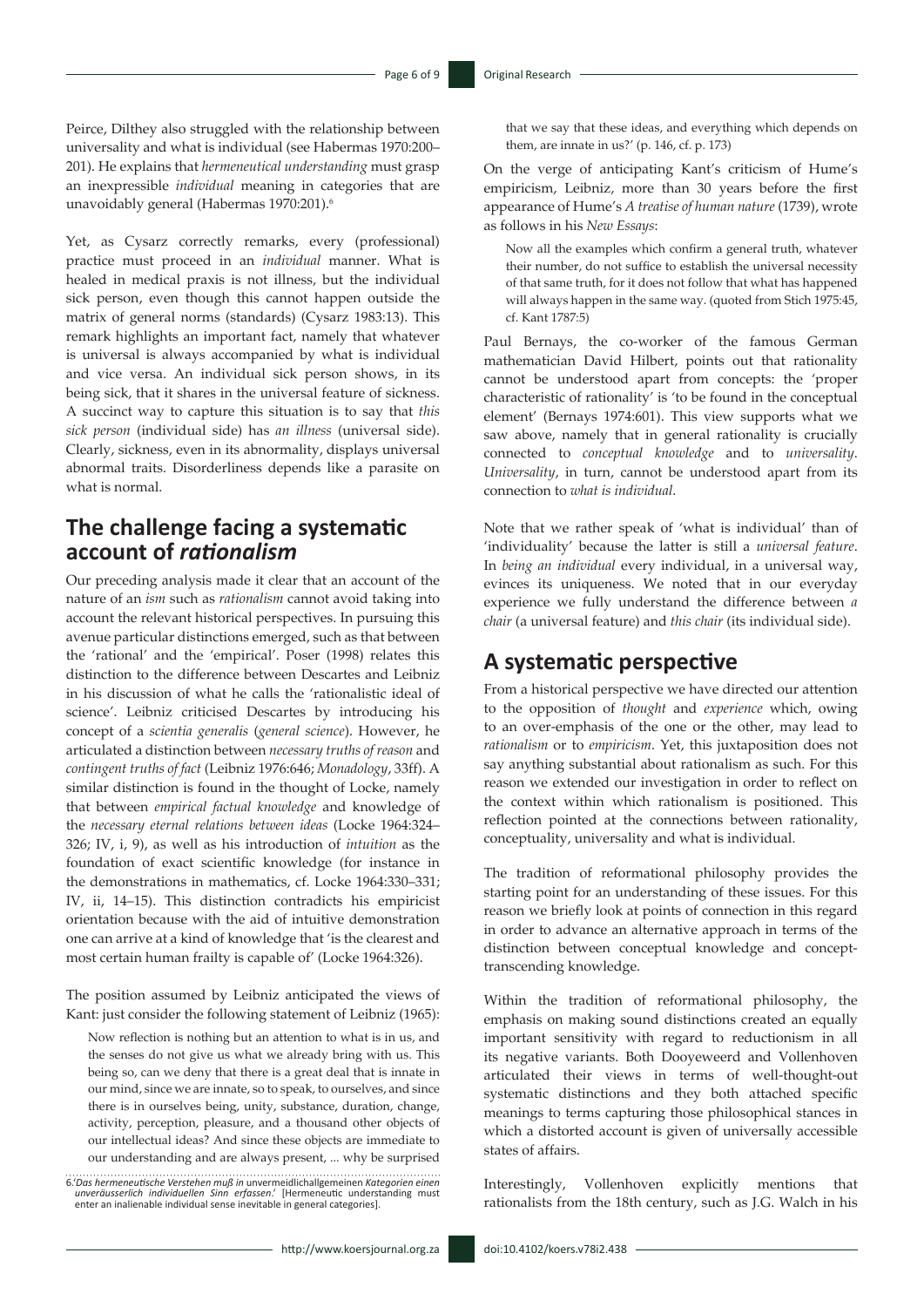introduction to philosophy of 1727, maintain 'that what he and those who thought like him – the rationalists – had to say was built on the state of affairs' (Vollenhoven 2005:5).

He briefly discusses the slogan of Descartes, *cogito ergo sum* (*I think therefore I am*), by pointing out that some are of the 'opinion that this "therefore" denotes a connection of identity'. But according to him this is incorrect, 'for Descartes does not identify being and thinking' since besides thinking he 'also presupposes extension'; therefore, for Descartes 'thinking is only a component of being' (Vollenhoven 2005:10).

Yet Vollenhoven (2005) on the same page points out that:

Descartes meant this in a rationalistic way, that is, in the sense that thinking is the essence of being; an opinion that we, of course, reject, as much as we reject the division of being indicated here. (p. 10)

This does not entail that Vollenhoven think it is 'rationalistic' 'to subsume thinking and knowing under being, for it makes good sense to speak of a non-thinking and a non-knowing being. There are clearly many things – for example, minerals, plants, and animals – that are but that do not know'. Vollenhoven therefore concludes negatively 'that knowing is not the same as being' and positively 'that knowing is a component of being' (Vollenhoven 2005:10).7

In general Dooyeweerd refers to the strict correlation of the law side (cosmonomic side) and factual side of reality in order to explain how he understands both rationalism and irrationalism. In the first Volume of his *Magnum Opus*, *A New Critique of Theoretical Thought* (NC), he states that in a rationalistic type of thinking 'the subject-side of reality within the special modal aspects is reduced to the nomosside' (Dooyeweerd 1997:98). In the context of his philosophy of time he rejects both rationalistic and irrationalistic conceptions because the former 'absolutizes the cosmonomic side and the latter the factual-subjective side of time' (Dooyeweerd 1997:28; see also Dooyeweerd 1940:196).

However, Dooyeweerd did not properly distinguish between *law* and *law-conformity* (lawfulness). He frequently exchanged these expressions. Earlier we remarked that universal conditions ought to be distinguished from the universal way in which individual entities show that they conform to these conditions or laws. By identifying *law* and *law conformity* Dooyeweerd strips *factual reality* of its *universal side*. For this reason he often explicitly speaks of the *individual* factual side.

Although concretely existing things and processes function within all aspects of reality, they at the same time *transcend* the theoretical grasp of anyone of these modal aspects in which such entities and processes *function*. We have theoretical access to them through the gateway of the modal aspects which therefore also serve as *modes of explanation* for our investigations.

Concept formation is made possible by the universality of specific (logically identifiable and distinguishable) features. The universality here involved could be either that of a *universal order for*, holding for the type of entities subject to it, or it can refer to the *universal orderliness of* things, reflecting the universal way in which entities show that they are subjected to the applicable *order for* their existence. Since conceptual knowledge is tied up with these two forms of universality (*order for* and *orderliness of*), the individual side of entities simply *transcends* the possibilities of conceptual knowledge. When we acknowledge that what is individual exceeds our conceptual grasp, it does not imply that we do not have *knowledge* of what is individual. But if this knowledge cannot be conceptual, it must be *concept transcending*. This kind of knowledge may also be designated as *idea knowledge*.

Proper conceptual knowledge of a triangle or a human being includes those universal features found in all triangles and all human beings. Since this kind of knowledge does not preclude concept-transcending knowledge (idea knowledge), a balanced (and non-reductionist) understanding of reality should acknowledge both.

On the basis of this characterisation and distinction we can now introduce a more advanced definition of rationalism and irrationalism:

- 1. Rationalism deifies (absolutises) conceptual knowledge.
- 2. Irrationalism deifies (absolutises) concept-transcending knowledge.

An additional perspective on idea knowledge is obtained when the various ways in which terms derived from the different modal aspects of reality are employed. The most basic option is to consider modal (aspectual) terms in their reference to phenomena appearing within the domain of any specific aspect. For example, no one will doubt that our awareness of the 'one and the many' presupposes the meaning of number. Counting a number of things usually follows a *sequential pattern* that exhibits an order of succession, albeit in a cardinal (*how many*: one, two three, etc.) or ordinal sense (how *many-th*: first, second, third, etc.) (see Maddy 1997:17). But when Plato discusses the hypothesis that the One is without multiplicity (subsequently further explored by Plotinus), the numerical term 'one' points beyond the arithmetical aspect towards the origin of the universe. In this case the numerical *one* is stretched beyond the confines of the quantitative aspect of reality, revealing that it is actually employed in a *concept-transcending* sense. In a similar way one may reflect on the mere conceptual use of spatial terms and ways in which spatial terms are employed in order to refer to realities exceeding the boundaries of the spatial aspect.

We have noted earlier that although Greek philosophy initially wrestled with an idea of *wholeness* not allowing division, the ripened conception of Aristotle saw that anything continuous could be divided into divisible parts (see Aristotle, *Phys*. 234 a 8 inAristotle 2001:322). His general and encompassing description reads: 'Everything continuous is divisible into divisibles that are infinitely divisible' (Aristotle, *Phys*. 231 b 15–18 in Aristotle 2001:317).

<sup>7.</sup>Embedded in a different context Mekkes emphasised the difference between<br>integral *knowing* and mere t*hinking* (see Mekkes 1970:12, 13, 84, 86, 89, 123,<br>128–9, 138, 141, 153-154, 159, 168, 172, 180, 195, 205, 218–219, 2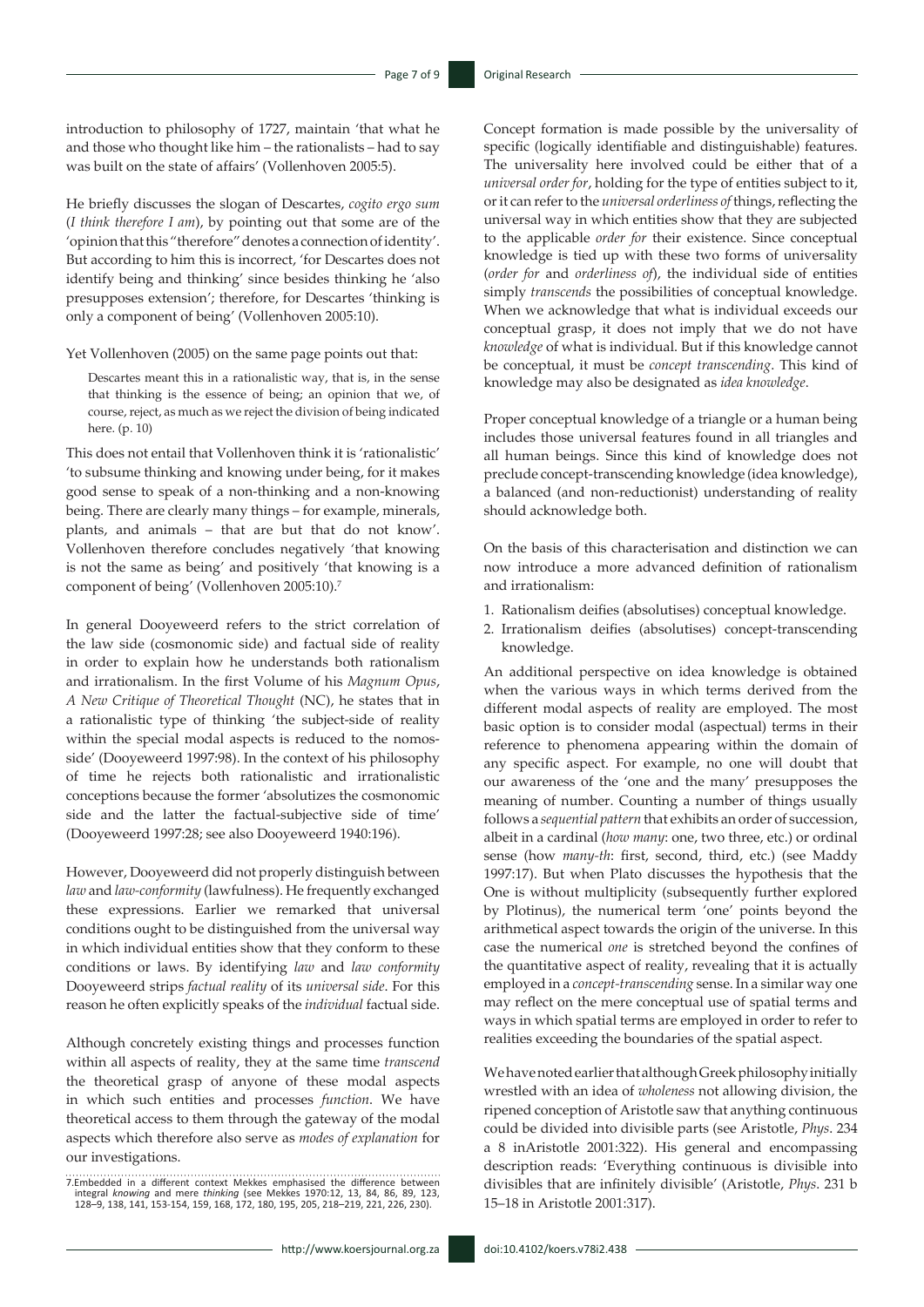If all the divided parts are taken together they constitute a genuine *whole* or *totality*. A conceptual use of the terms *whole* or *totality* will refer to spatial figures, such as lines or twodimensional figures. Suppose now that we use these spatial terms in order to refer to the existence of something in all it aspects (of which the spatial is but one amongst many others). Then we may speak of that something in its *totality*. The referent of this term encompasses more than the spatial aspect alone and therefore represents a concept-transcending use of a modal spatial term.

Although the relationship between what is universal and what is individual may suggest that an over-estimation of either could be captured in the opposition between *universalism* and *individualism*, 8 it is preferable to reserve the latter opposition as an indication of alternative basic denominators for the diversity of ontic aspects and entities – alongside ismic orientations such as physicalism, vitalism, psychologism, logicism, economism, aestheticism, and so on.

Dooyeweerd uses the correlation of law side and individual factual side to characterise the difference between rationalism and irrationalism. We noted that he denies universality at the factual side of reality and consistently identifies the orderliness of entities, their lawfulness, law-conformity of factual universality, with the law side of reality. This explains why Dooyeweerd consistently refers to the *individual* subject side of reality. However, when it is realised that law-conformity is a feature of *factual reality*, then it is no longer possible to deny the universal side of factual reality. In the atom-ness of an atom this (individual) atom in a (universal) way shows that it is subject to the universal law (conditions) for being an atom (where being an atom represents the universal side of an atom). But then a more appropriate understanding of rationalism is to define it as an absolutisation of conceptual knowledge. Likewise, irrationalism should then be seen as an absolutisation of concept-transcending knowledge. Of course rationalism then cannot any longer be defined as an absolutisation of the law side of reality, as Dooyeweerd did, because universality is also present at the factual side of reality. Furthermore, it is then also insufficient to define irrationalism as an absolutisation of the factual side of reality.

In other words, it seems as though it is more nuanced to advance our proposal, namely to hold that rationalism leaves no room for true concept-transcending knowledge whilst irrationalism leaves no room for genuine conceptual knowledge. In terms of this perspective an acknowledgement of the horizon of human experience and the dimensions of (ontic) modal aspects and type laws is meaningful. It at once avoids elevating human understanding to the a *law-giver* of the world, which ultimately is a full-blown *rationalistic conviction*.

## **Concluding remark**

It is remarkable to what an extent an analysis of the nature of rationalism and irrationalism succeeds in bringing widely

8.Vollenhoven uses the terms universalism and individualism to indicate an overestimation of individuality and universality, respectively.

varying features and theoretical orientations to the fore. The uniqueness of number and space played a key role since the awareness of what is individual derives from the numerical meaning of discreteness (being distinct), whereas the awareness of universality derives from our spatial awareness of *place*, to be sure, *all places*, wherever. It appeared that we have to question the long-standing legacy in Western philosophy which restricts knowledge to conceptual knowledge. Knowledge is not blind to what is individual; it is only conceptual knowledge that cannot grasp what is individual. Yet, when we realise that knowledge differentiates into two kinds of knowledge, namely conceptual knowledge and concept-transcending knowledge, it turns out that we can avoid the one-sidedness present in both rationalistic and irrationalistic approaches.

#### **Competing interests**

The author declares that he has no financial or personal relationship(s) which may have inappropriately influenced him in writing this article.

### **References**

- Aristotle, 2001, *The Basic Works of Aristotle*, repr. edn., R. McKeon, The Modern Library, New York.
- Bernays, P., 1974, 'Concerning rationality', in P.A. Schilpp (ed.), *The philosophy of Karl Popper*, The Library of Living Philosophers, Volume XIV, Book I, pp. 598–605, Open Court, La Salle, I.L.
- Böhling, F., 1992, 'Rationalismus', in J. Ritter, K. Gründer & G. Gabriel (eds.), *Historisches Wörterbuch der Philosophie*, vol. 8, pp. 44–48, Schwabe & Co, Basel Stuttgart.
- Cassirer, E., 1957, *Das erkenntnisproblem in der philosophie und wissenschaft der neueren zeit*, Kohlhammer Verlag, Stuttgart.

Clouser, R.A., 2005, *The myth of religious neutrality*: *An essay on the hidden role of religious belief in theories*, rev. edn., University of Notre Dame Press, Notre Dame.

- Cysarz, H., 1983, *Individualität*, *Die kreative einmaligkeit des menschseins*, Anton Pustet, München.
- Descartes, R., 1965, *A discourse on method, meditations and principles*, transl. J. Veitch, Everyman's Library, London.
- De Vleeschauwer, H.J., 1952, *Handleiding by die studie van die logika en die kennisleer*, Uitgewery J.J. Moerau & Kie, Pretoria.
- Diels, H. & Kranz, W., 1959–1960, *Die fragmente der vorsokratiker*, vols. I–III, Weidmannsche Verlagsbuchhandlung, Berlin.
- Dooyewerd, H., 1940, 'Het tijdsprobleem in de wijsbegeerte der wetsidee II', *Philosophia Reformata* 5(4), 193–234.
- Dooyeweerd, H., 1997, *A new critique of theoretical thought*, Collected Works of Herman Dooyeweerd, vols. I–IV, Edwin Mellen, Lewiston.
- Fränkel, H., 1968, 'Zeno von Elea im kampf gegen die idee der vielheit', in H.-G. Gadamer (ed.), Um die begriffswelt der vorsokratiker, Wege der Forschung, Band<br>IX, pp. 423–475, Wissenschaftliche Buchgesellschaft, Darmstadt .
- Habermas, J., 1970, *Erkenntnis und interesse*, Suhrkamp Verlag, Frankfurt am Main.
- Habermas, J., 1994, *The past as future*, interview by Michael Heller, transl. P. Hohendahl, University of Nebraska Press, Lincoln.
- Hartmann, N., 1957, *Kleinere schriften*, vol. II, Walter de Gruyter, Berlin.
- Hegel, G.F.W., 1931, *Die idee und das ideal*, Sämtliche Werke vol. Xa, H. Glockner, Leibzig.
- Hegel, G.F.W., 1949, *Wissenschaft der logik Part II: Die subjektive logik oder iehre vom begriff*, Sämtliche Werke, vol. 5, Prommann, Stuttgart.

Hume, D., 1962, *A treatise of human nature*, The Fontana Library Edition, Collins, London.

- Husserl, E., 1954, *Die krisis der europäischen wissenschaften und die transzendentale phänomenologie*, Husserliana Band VI, Martinus Nijhoff, The Hague.
- Jäger, G., 1967, '*Nus*' *in Platon's Dialogen*, Vandenhoeck & Ruprecht, Göttingen.
- Kant, I., 1787, *Kritik der reinen Vernunft*, 2nd edn., Felix Meiner, Hamburg.
- Kant, I., 1961, *Critique of pure reason*, 2nd rev. edn., transl. F.M. Müller, Dolphin Books, Doubleday & Company, New York.
- Lecky, W.E.H., 1910, *History of the rise and influence of the spirit of rationalism in Europe*, 2nd edn., Longmans, Green and Co, London.